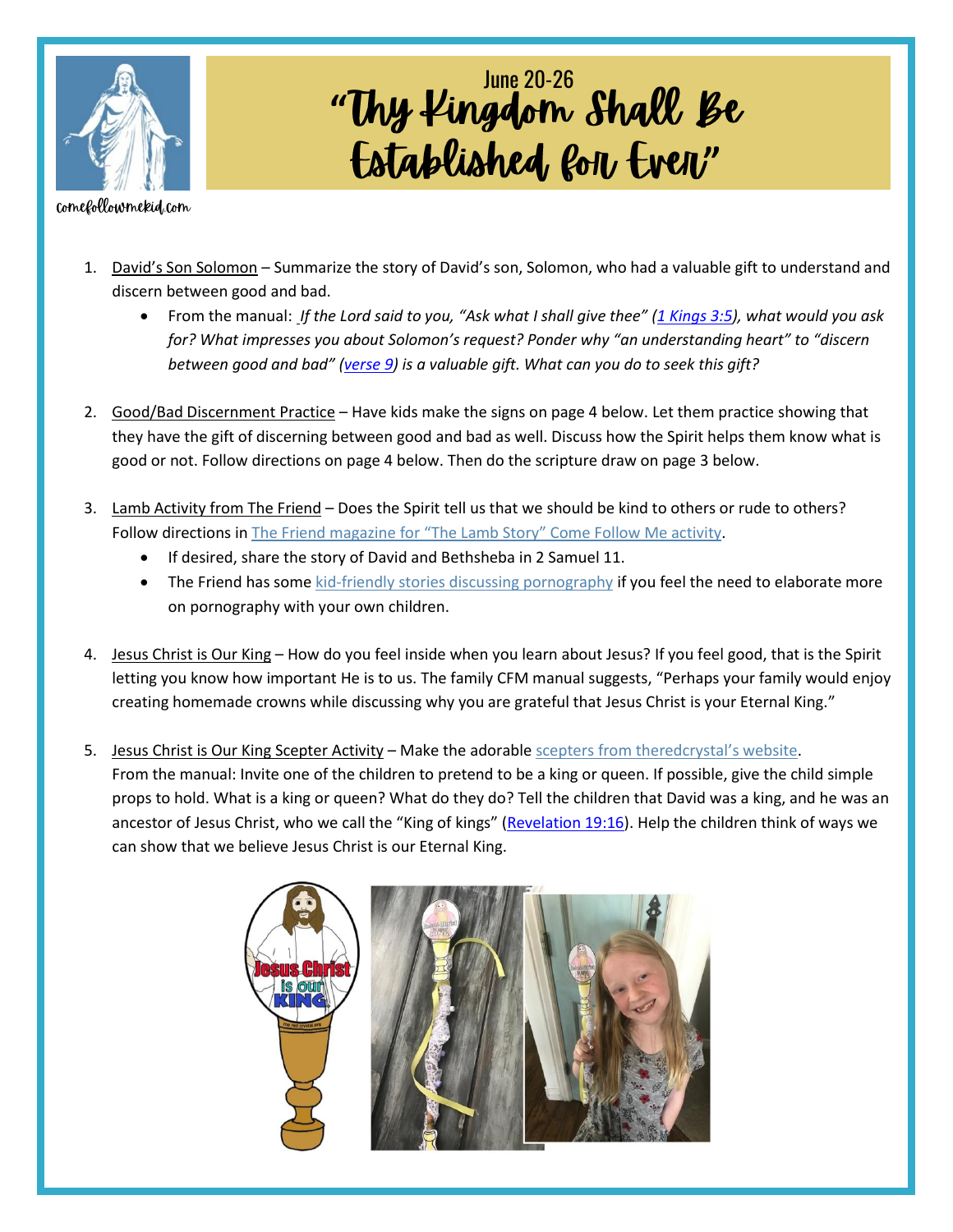- 6. Dance Party Holding their scepter (and crown if they made that as well), dance to songs that refer to Christ as our King, such as "He Died That We [Might](https://www.churchofjesuschrist.org/study/manual/childrens-songbook/he-died-that-we-might-live-again?lang=eng) Live Again," "[Called](https://www.churchofjesuschrist.org/study/manual/childrens-songbook/called-to-serve?lang=eng) to Serve," "[Rejoice,](https://www.churchofjesuschrist.org/study/manual/hymns/rejoice-the-lord-is-king?lang=eng) the Lord Is King!" or "I [Believe](https://www.churchofjesuschrist.org/study/manual/hymns/i-believe-in-christ?lang=eng) in [Christ](https://www.churchofjesuschrist.org/study/manual/hymns/i-believe-in-christ?lang=eng)" (*Children's Songbook,* 65, 174–75; *Hymns,* nos. 66, 134). Ask the children to listen for the word "King" and hold up their "Jesus Christ is Our King" scepter when they hear it. How do we feel when we sing about Jesus? (based on idea in manual)
- 7. Candy Scepter Use Life Savers and a sucker to make a candy scepter. Idea and image fro[m this website.](https://i.pinimg.com/originals/c5/f7/ce/c5f7ce556f08b6fecfb502de65ca9c10.jpg)



## Additional Ideas.

More Great Free Ideas at [www.theredcrystal.org](http://www.theredcrystal.org/) [Old Testament Cartoon Videos from the Church Website](https://www.churchofjesuschrist.org/study/manual/old-testament-stories-2022?lang=eng) ["King David" video from the church](https://abn.churchofjesuschrist.org/study/manual/old-testament-stories-2022/king-david?lang=eng)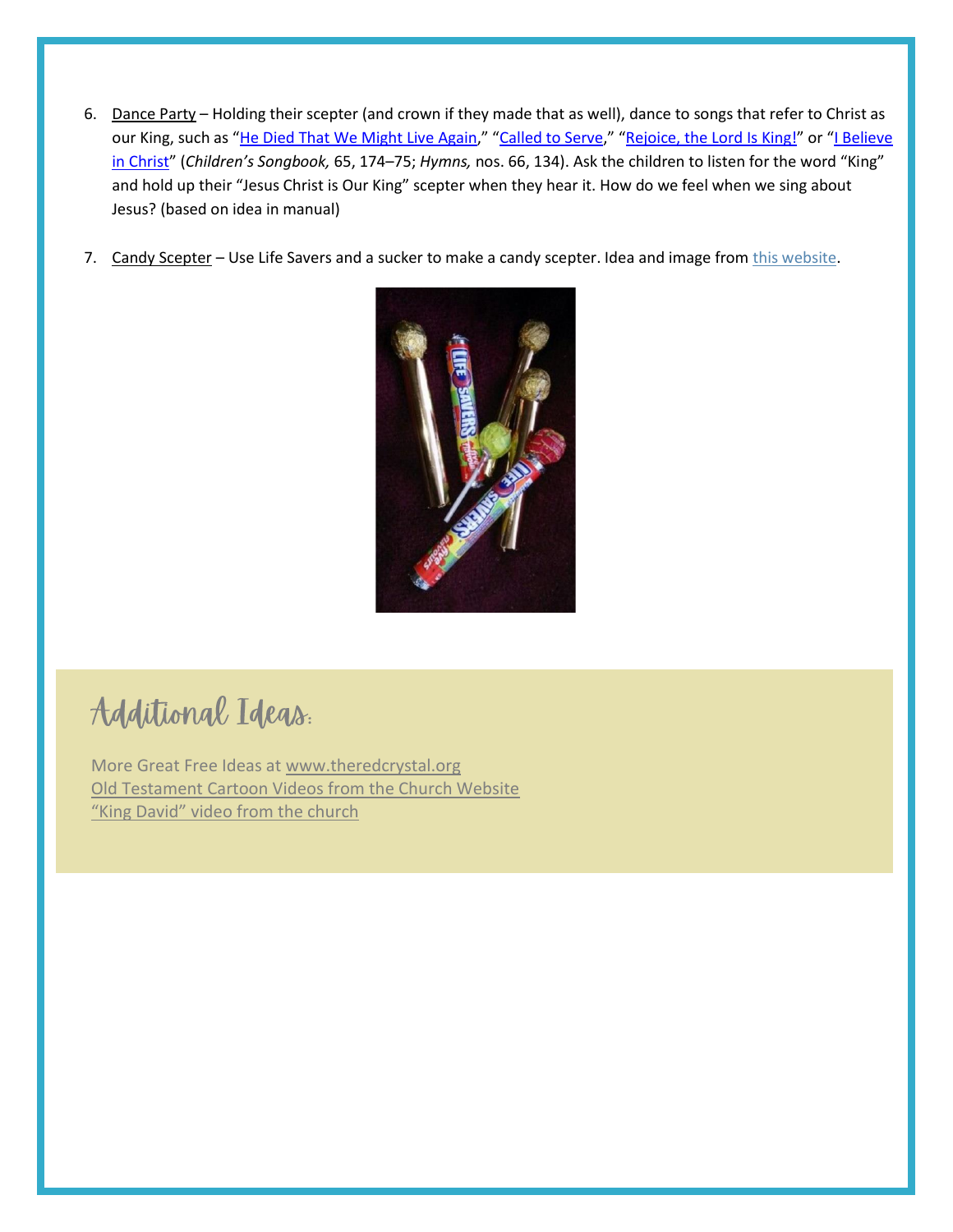